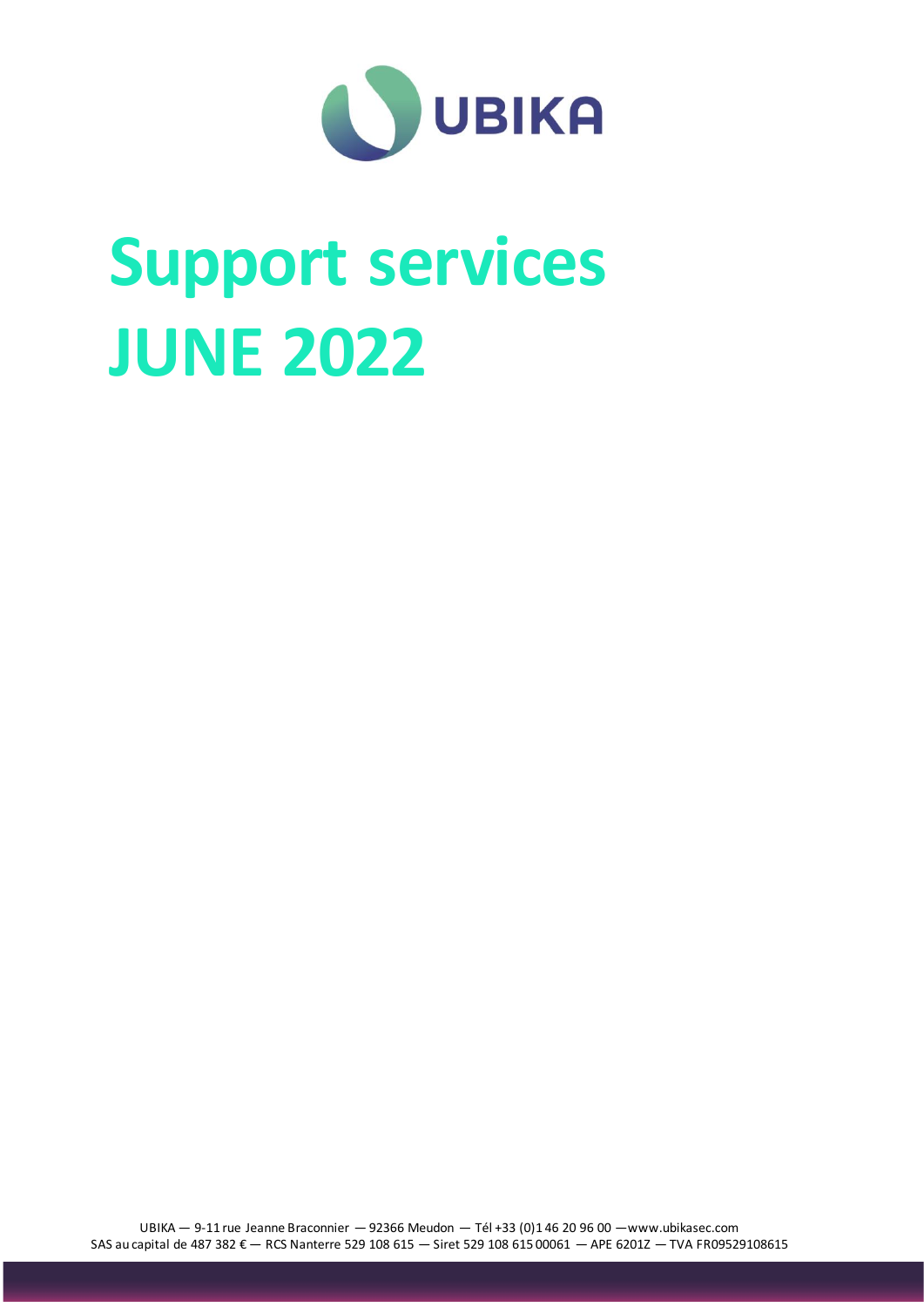

# Table of Contents

| 1     |                                                              |  |
|-------|--------------------------------------------------------------|--|
| 2     |                                                              |  |
| 2.1   |                                                              |  |
| 2.1.1 |                                                              |  |
| 2.1.2 |                                                              |  |
| 2.1.3 |                                                              |  |
| 2.1.4 |                                                              |  |
| 2.2   |                                                              |  |
| 2.2.1 |                                                              |  |
| 2.2.2 |                                                              |  |
| 3     |                                                              |  |
| 3.1   |                                                              |  |
| 3.2   |                                                              |  |
| 3.3   | Best practices for UBIKA WAAP Gateway and UBIKA WAAP Cloud 8 |  |
| 3.4   |                                                              |  |
| 4     |                                                              |  |
| 4.1   |                                                              |  |
| 4.2   |                                                              |  |
| 4.3   |                                                              |  |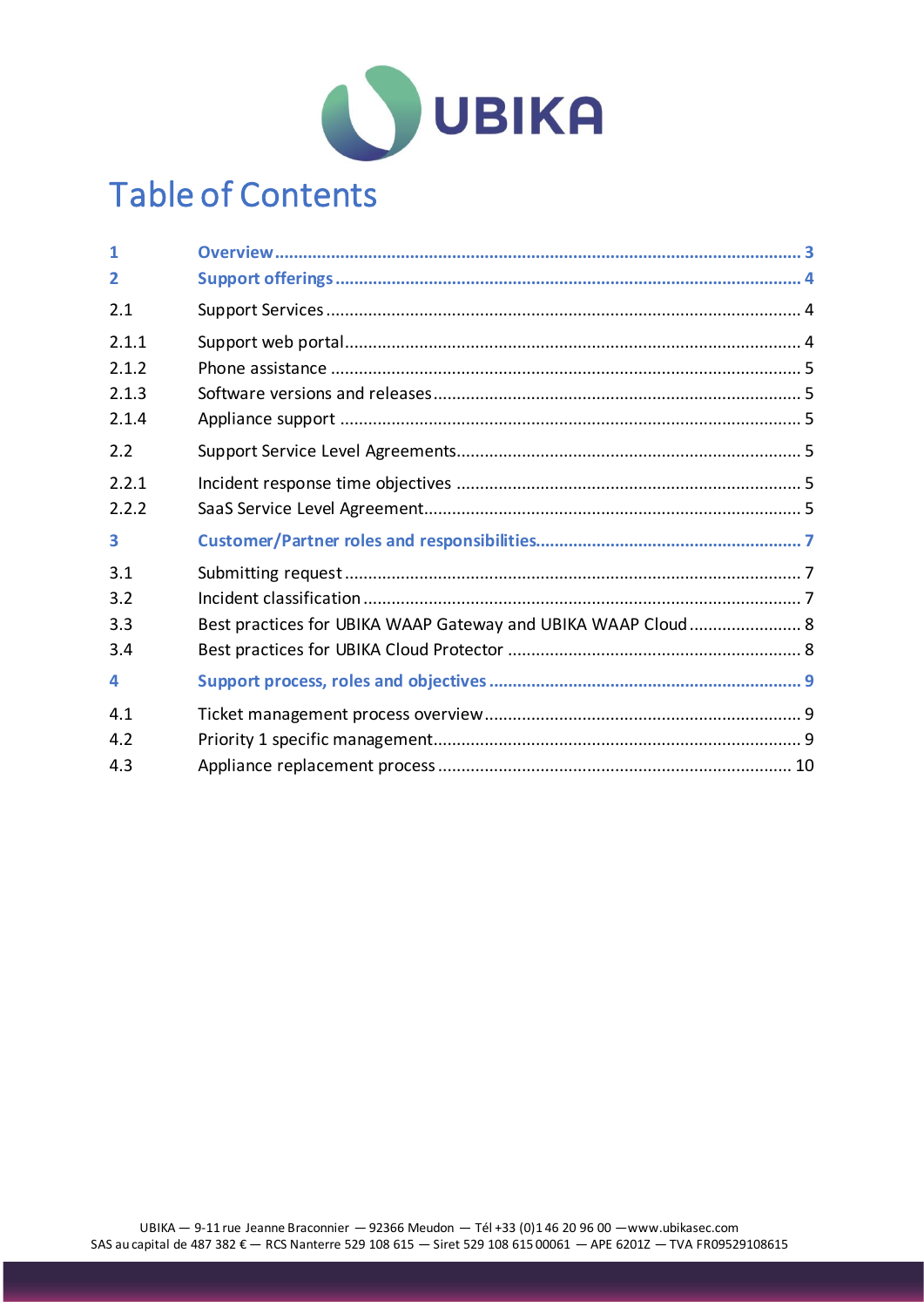

## <span id="page-2-0"></span>**Overview**

Ubika offers customers and partners support services for anomalies and technical specific requests.

The Support web portal ([https://my.ubikasec.com](https://my.ubikasec.com/)) provides access to support tools, online documentation, release and security notes as well as other services.

Customers and partners have also access to the DevSecOps community (<https://devops.ubikasec.com/>), a website for DevSecOps teams operated by Ubika, where they can keep up to date with the latest news in application security, interact with a community to benefit from the expertise of our team as well as their peers, and share their knowledge.

The procedures or services described in this document may be updated at any time by Ubika to match internal evolutions and to better serve our customers.

You can find the latest version of this document directly on the Support web portal, as an appendix of the Maintenance and Support Contract : [https://my.ubikasec.com](https://my.ubikasec.com/)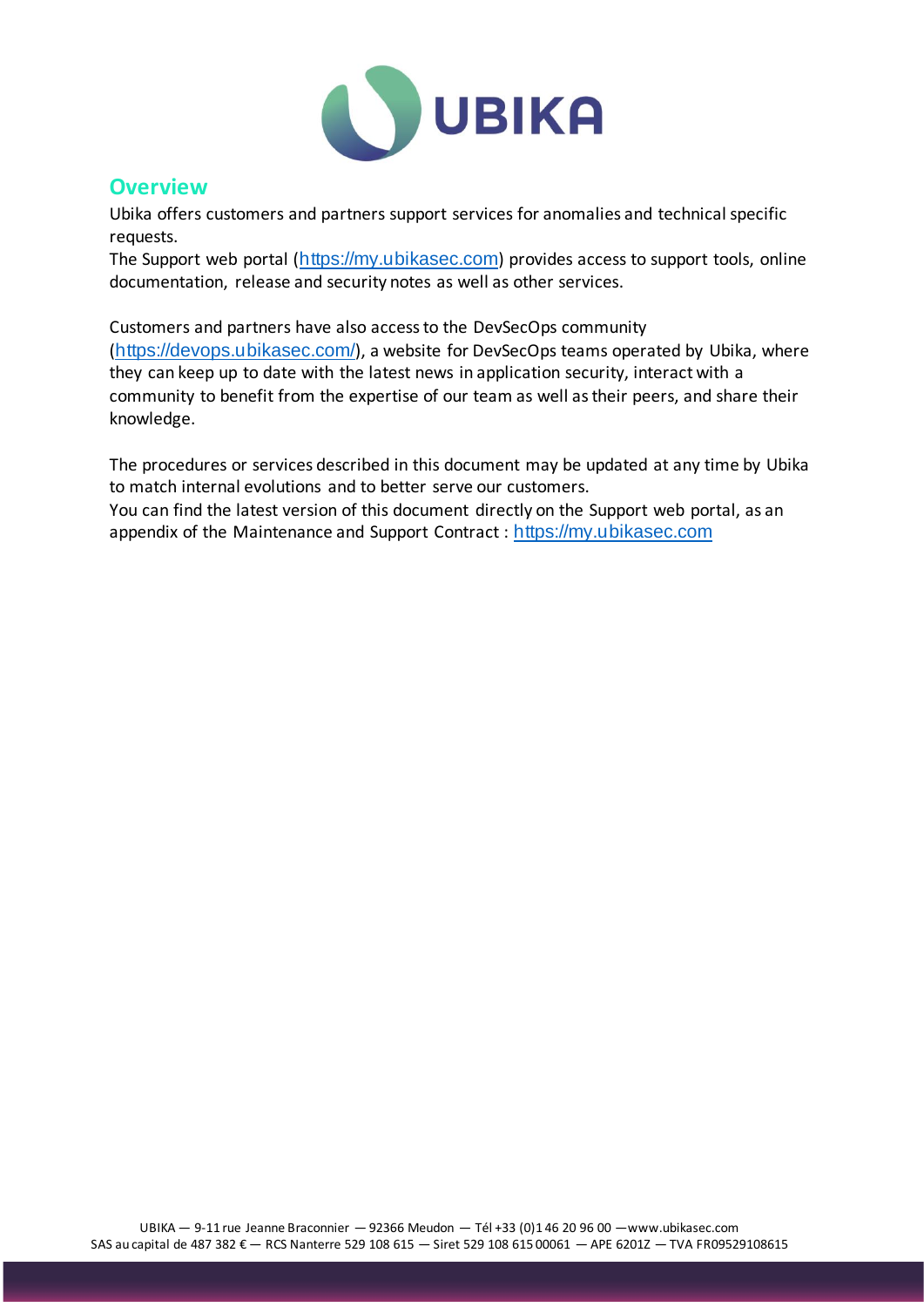

# <span id="page-3-0"></span>**Support offerings**

To support its products Ubika offers two support plans that allows you to define the scope of service that best matches your business and technical requirements.

Taking into account the purchased support plan, Ubika will use commercially reasonable efforts to provide the applicable services, as set forth in this document.

| Support plan features                                                                 | <b>Advanced</b>        | <b>Standard</b>    |
|---------------------------------------------------------------------------------------|------------------------|--------------------|
| Supported products                                                                    | All                    | All                |
| Support access                                                                        | Phone / Web Portal     | Phone / Web Portal |
| Spoken languages                                                                      | English / French       | English / French   |
| Hours of operation                                                                    | 24/7 <sup>1</sup>      | 8/5                |
| 24/7 web portal access for patches,<br>major/minor releases, documentation<br>& notes | $\times$               | ×                  |
| Hardware advanced repair and<br>replacement <sup>2</sup>                              | Next business day      | J+2 business days  |
| <b>Shipping Cost</b>                                                                  | Ubika<br>Cybersecurity | Customer           |

#### <span id="page-3-1"></span>Support Services

#### <span id="page-3-2"></span>Support web portal

Ubika maintains an online ticket tracking service via a dedicated Support web portal: [https://my.ubikasec.com](https://my.appsec.rohde-schwarz.com/)

The web portal is the primary contact channel for the technical Support team. Both service offerings, Standard and Advanced, come with 24 x 7 access to the support web portal. Each customer receives dedicated credentials to access the portal.

#### *Ticketing system*

The Support web portal allows customers and partners to :

- ► Report any technical problem
- Open / manage trouble tickets
- ► Handle priority levels
- ► Stay tuned to ticket status
- ► Share documents and attachments

#### *Other services*

In addition to the online ticket tracking service, the web portal also allows customers to acquire :

- The latest software fixes
- ► Feature releases
- ► Security advisories and release notes
- ► Signature updates

<sup>&</sup>lt;sup>1</sup> for Priority 1 issues only

<sup>&</sup>lt;sup>2</sup> only applicable if the customer purchased the hardware from Ubika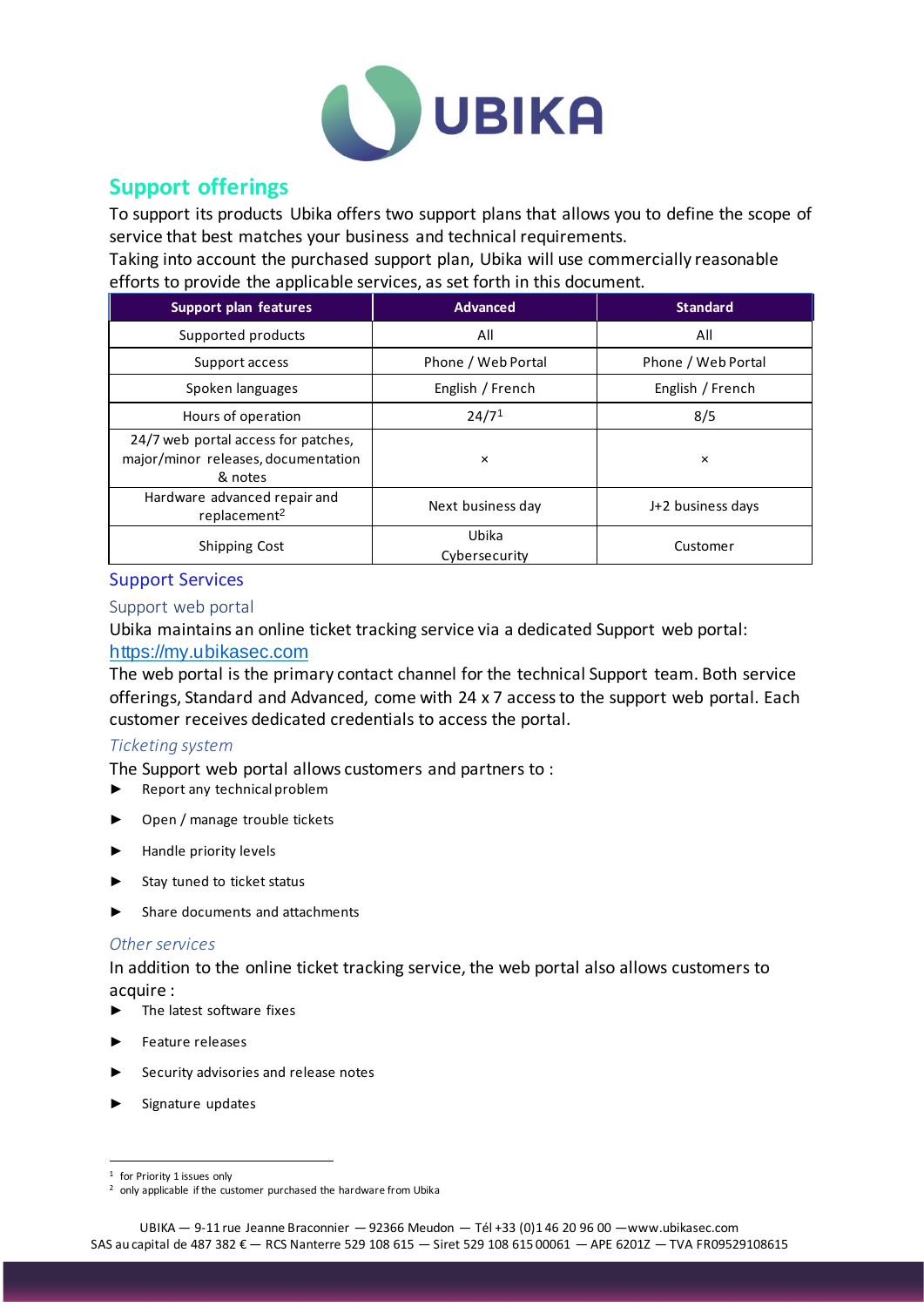

- ► FAQs
- ► Case management
- ► Technical documentation

#### <span id="page-4-0"></span>Phone assistance

Phone assistance is available during the times specified for the Ubika support plan purchased by customer.

The customer must always open a ticket before contacting the technical support engineer by phone. **The phone support channel is intended exclusively for problems with Priority 1**.

Standard support hours are Monday through Friday, 8:00 a.m. to 6:00 p.m. CET.

Advanced support hours are around the clock, 365 days a year.

| <b>Phone numbers</b> |                 |  |  |  |
|----------------------|-----------------|--|--|--|
| France               | International   |  |  |  |
| +33 499 646 760      | +1 888 364 7382 |  |  |  |

#### <span id="page-4-1"></span>Software versions and releases

The support team will maintain and support the list of releases defined as the current support releases on the Ubika support web portal and make available all supported maintenance releases, minor releases and major releases. It will also verify and correct identified defects in the software for the currently supported maintenance releases.

#### <span id="page-4-2"></span>Appliance support

Appliance support is managed remotely, except for very specific cases.

If a hardware defect is detected by Ubika Support team or by the hardware manufacturer, an appliance replacement process is initiated within the limits of the manufacturer warranties.

Please refer to the *Ubika END USER LICENSE AGREEMENT (EULA)* available on the support web portal for more information regarding appliance warranties.

### <span id="page-4-3"></span>Support Service Level Agreements

#### <span id="page-4-4"></span>Incident response time objectives

A response time objective for incident and technical problem represents the maximum time for a Ubika support engineer before contacting a customer or partner after a ticket is logged. This time objective does not predict all the actions that could have been performed before this contact, among which we can have, non-exhaustively, analyzing context, collecting

| <b>Response time objectives</b> | <b>Advanced</b>  | <b>Standard</b>  |
|---------------------------------|------------------|------------------|
| Priority 1                      | within 1 hour    | 1 business hour  |
| Priority 2                      | 2 business hours | 4 business hours |
| Priority 3                      | 4 business hours | 8 business hours |
| Priority 4                      | 8 business hours | 8 business hours |

#### information, gathering datas, identifying known errors.

#### <span id="page-4-5"></span>SaaS Service Level Agreement

In Ubika product portfolio, the Software as a Service (SaaS) UBIKA Cloud Protector provides strong commitments to meet your business needs.

The WAF-as-a-Service (WaaS) UBIKA Cloud Protector solution guarantee the following Service Level Agreements: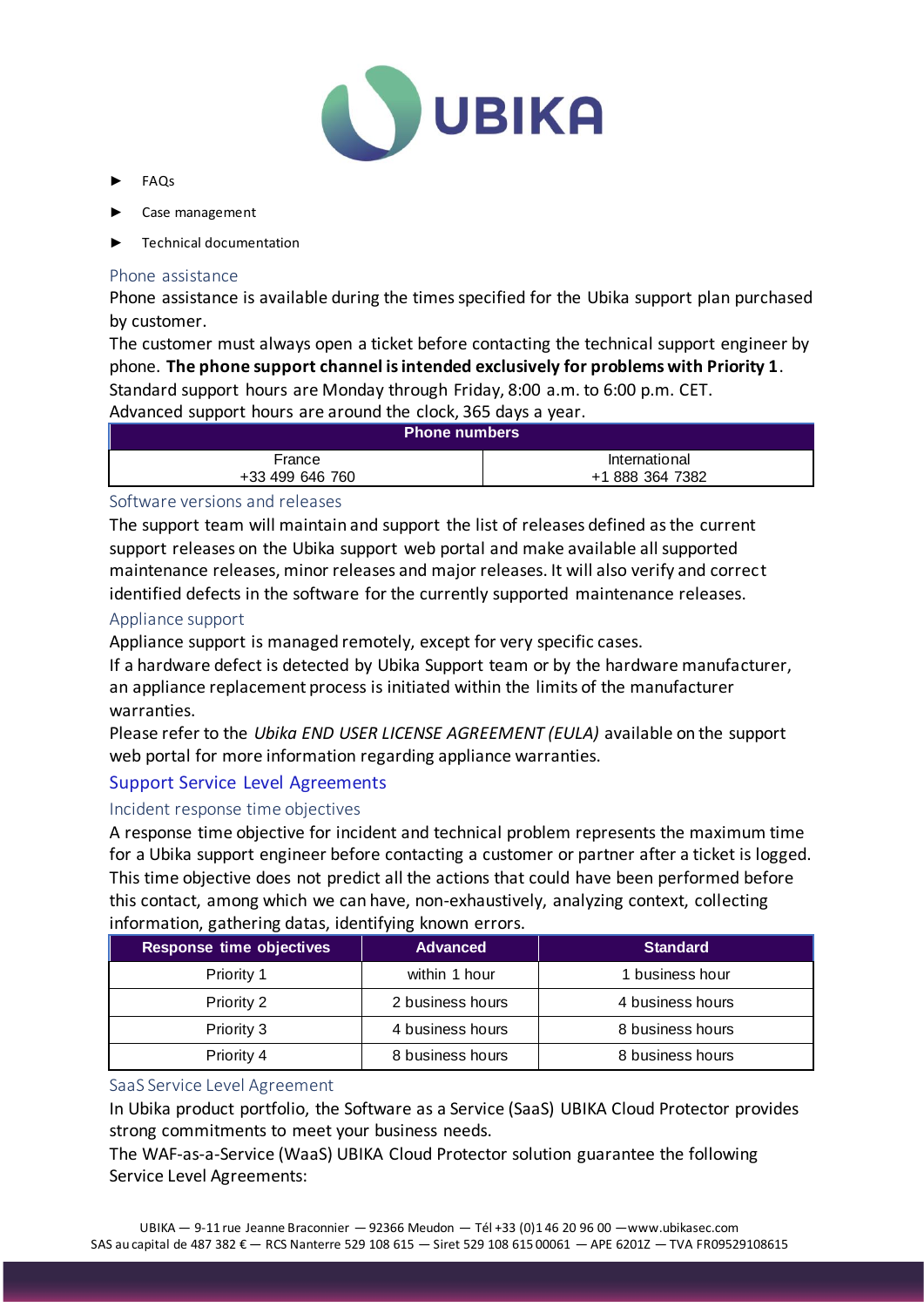

- ► Platform availability: 99.95%
- ► Availability of the administration platform: 99%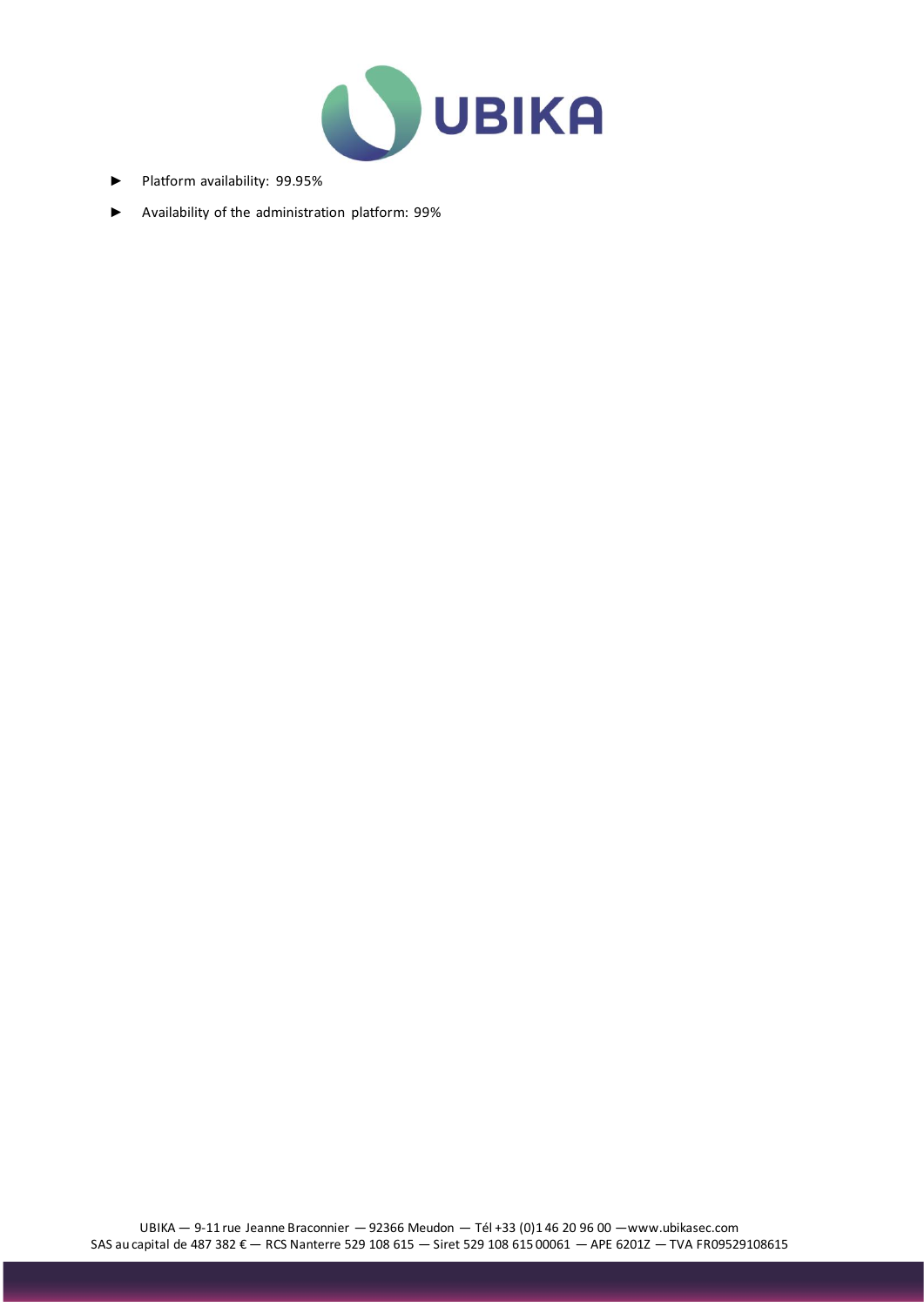

# <span id="page-6-0"></span>**Customer/Partner roles and responsibilities**

#### <span id="page-6-1"></span>Submitting request

Submitting a request on the support web portal is subject for customers or partners to holding a valid license and being up-to-date with its maintenance.

- 1. To open a ticket via the support web portal you need the following information:
	- ─ Serial number for appliance or VM number for virtual machine (*for UBIKA WAAP Gateway & UBIKA WAAP Cloud*)
- 2. If your request is eligible for phone support, you may call the support team once you have created a ticket.
	- ─ You will be requested to:
	- Select your language (English/French)
	- Select your product
	- Select access to support:
		- ─ For the Advanced Support plan: enter the PIN code if calling outside offic e hours and your call will redirected to the 24/7 support team
		- For the Standard Support plan you will redirected to the support team during business hours
- 3. In case of **Priority 1 issue** you have to contact also our hotline by phone and provide the ticket number of your incident
- 4. You will receive an email notification of the handling of your incident

Please ensure to send all documents requested by the support team at your earliest possible convenience.

#### <span id="page-6-2"></span>Incident classification

Incidents are defined according to 4 levels of priority:

| <b>Priority</b> | <b>Definition</b>                                                                                                                                         |  |
|-----------------|-----------------------------------------------------------------------------------------------------------------------------------------------------------|--|
| (P1)            | Critical   Product is down.<br>The impact is critical for customer production environment.<br>There is no known workaround.                               |  |
| 2<br>(P2)       | High   Product is impaired<br>Customer production up, but affected.<br>There is no known workaround                                                       |  |
| 3<br>(P3)       | Medium   Product function failed, customer<br>production not impacted<br>Support is aware of the issue and a workaround is available.                     |  |
| 4<br>(P4)       | Low   Non-critical issue<br>Does not affect customer business. Feature, information, documentation, how-to<br>and enhancement requests from the customer. |  |

When logging a ticket on the Support web portal, you are in charge of identifying the appropriate level of priority regarding the impact and the urgency of the issue from a technical and a business point of view.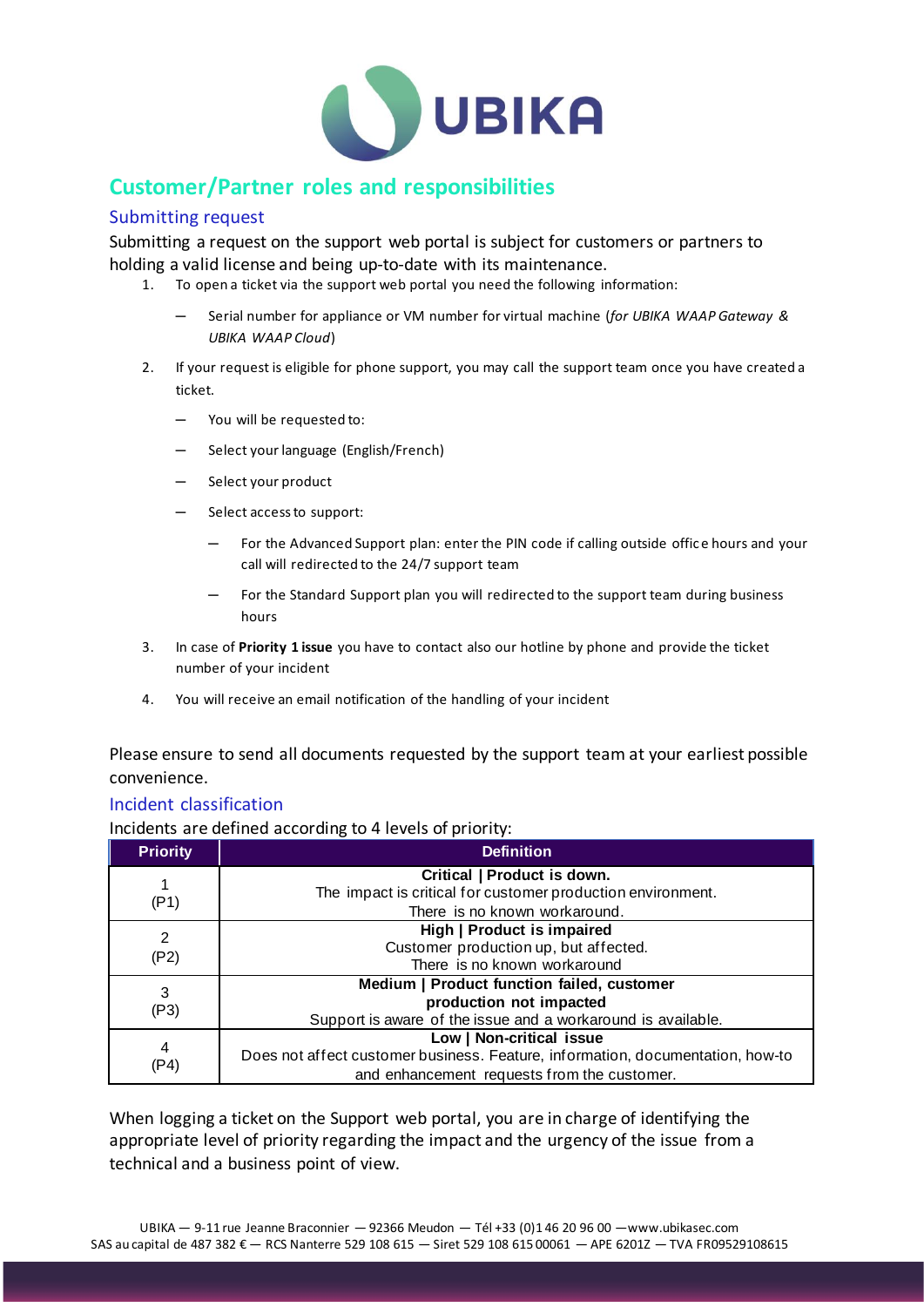

The Ubika Support team will then help you with adapting the level of priority of the issue if necessary to determine the required level of support.

#### <span id="page-7-0"></span>Best practices for UBIKA WAAP Gateway and UBIKA WAAP Cloud

In order to guarantee the best management of your request by the Ubika Support team and allow for quick action on issues, we strongly encourage you to follow these best practices when opening an incident ticket related to UBIKA WAAP Gateway and Cloud products (Extended API Security, Web Access Manager, Management Console, IP Reputation, …):

- ► Provide the more information and technical possible details relative to the incident
- ► If possible, upload a *debug.dat file* and a *backup* of the impaired equipment by reproducing the issue in debug mode (procedure can be found on <https://documentation.ubikasec.com/display/FAQEN/Generating+a+debug+file>)
- ► If possible provide additional logs (*tunnel's error logs* or *access logs*) that can speed up the understanding and the resolution of your issue
- ► For security or false positives issues, the *json export* of the security alert is mandatory, the *raw http request* is a plus
- ► Specify your appliance serial number as it can speed up the process for hardware replacement or root mode troubleshooting if needed
- ► Give access the Ubika Support team to privileged technical contacts that are certified or trained on our products and your infrastructure

#### <span id="page-7-1"></span>Best practices for UBIKA Cloud Protector (SaaS)

In order to guarantee the best management of your request by the UBIKA Support team and allow for quick action on issues, we strongly encourage you to follow these best practices when opening an incident ticket related to the SaaS platform for WAF-as-a-Service Ubika Cloud Protector:

- Provide the more information and technical possible details relative to the incident
- ► Provide the servername and the aliases of the applications impaired
- ► Provide the tenant of the applications
- ► Provide the name of the user's tenant
- Give access the Ubika Support team to privileged technical contacts that are certified or trained on our products and your infrastructure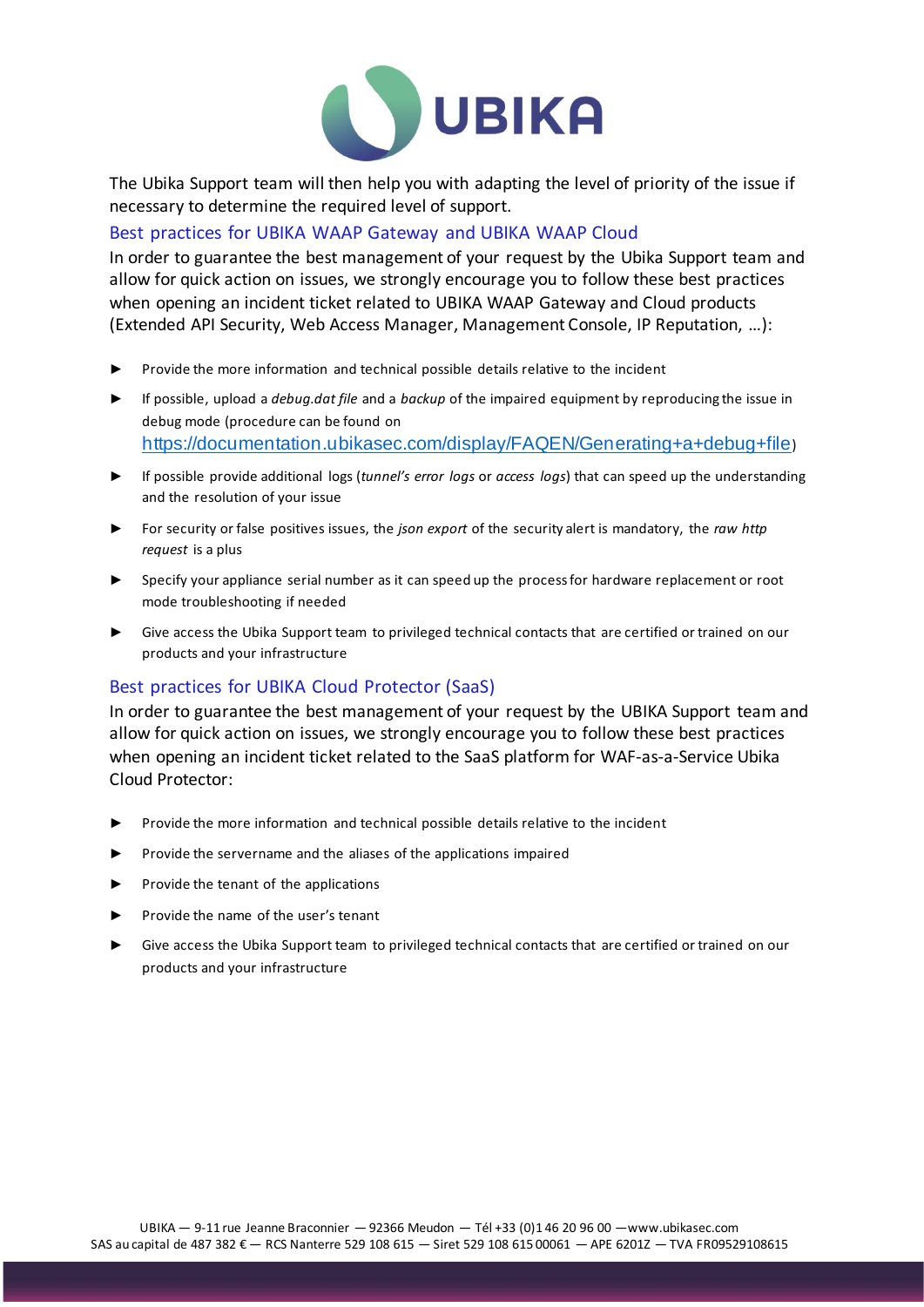

# <span id="page-8-0"></span>**Support process, roles and objectives**

#### <span id="page-8-1"></span>Ticket management process overview

When an incident ticket is taken in charge by the Ubika Support team:

- a) An email notification is sent to the user who has logged the ticket
- b) a (bis). Additional users may be notified if they have been declared at the ticket creation by the initial user
- c) On each response provided by Support team a notification by email is sent
- d) In case of **Priority 1**, your Ubika Sales representative or account manager is also notified
- e) In case of improper use of the product, installation of third-party product, incidents generated by thirdparty product, Ubika Support team will apply warranty limitation
- f) If no response of your part is provided in the ticket within two weeks you will receive a notification during two more weeks and then the ticket will be closed automatically
- g) If the incident ticket lead to a product bug, a development ticket will be created and your incident ticket will be closed after notification

#### <span id="page-8-2"></span>Priority 1 specific management

The Ubika Support team is composed of highly-qualified engineers that can each handle complex issues. They can also rely on specific tooling developed over the years to help them analyzing and investigating problems. Engineers can also consult the Development teams to resolve issues.

Furthermore, a specific visibility for Priority 1 issues have been put in place:

- ► Automatic email notification to your Sales representative at ticket creation
- Automatic email notification to the Ubika Support team Manager at ticket creation
- Automatic email notification to the CODIR members once per day